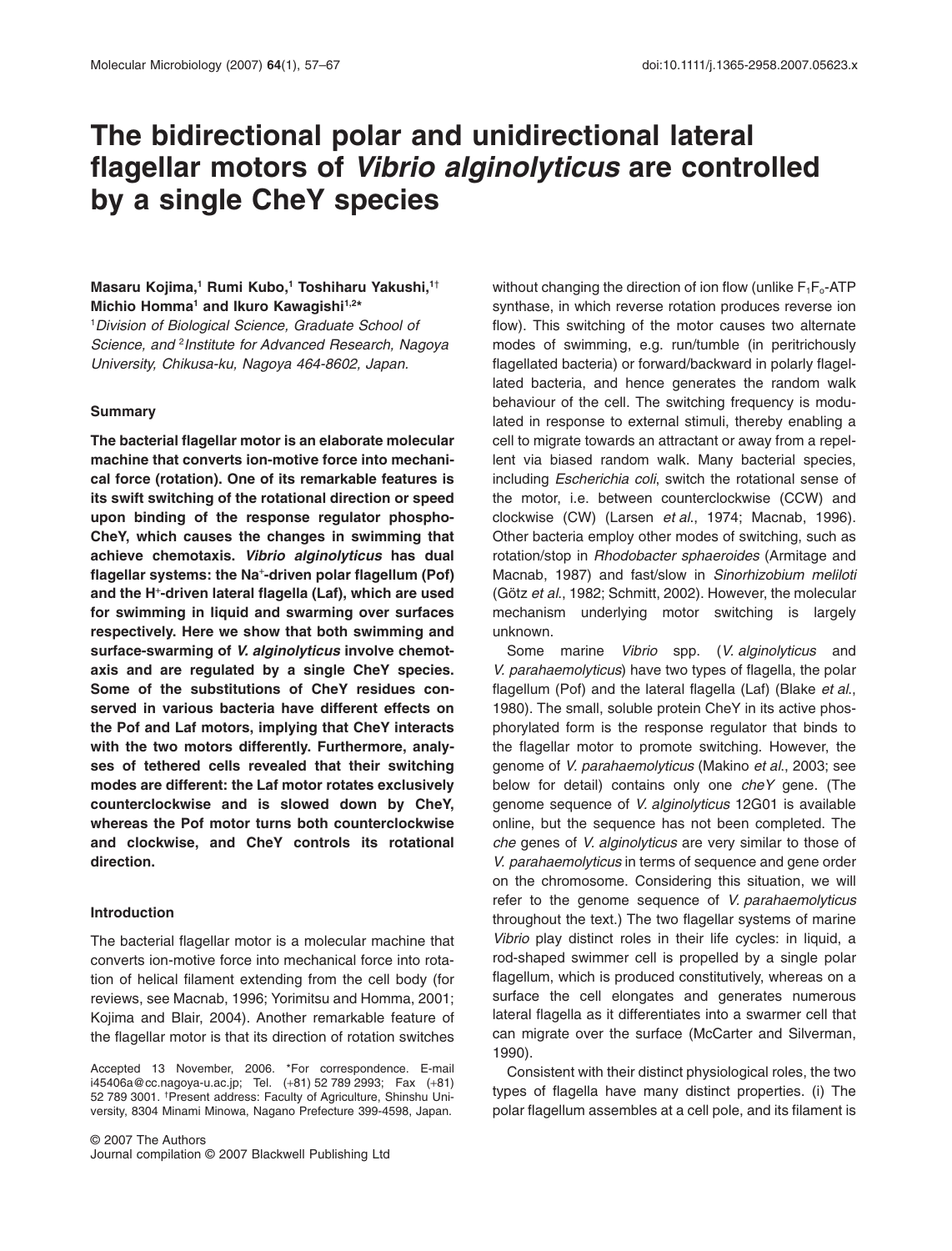## 58 *M. Kojima* et al.

sheathed with an extension of the outer membrane (Allen and Baumann, 1971), whereas the lateral flagella are peritrichous and are not sheathed. (ii) The two types of flagella are encoded by separate (non-overlapping) sets of genes (Makino *et al*., 2003), and no single mutation that abolishes the Pof and Laf formation has been isolated (McCarter *et al*., 1988). (iii) The energy sources of the Pof and Laf motors are the Na<sup>+</sup>- and H<sup>+</sup>-motive forces respectively (Atsumi *et al*., 1992; Kawagishi *et al*., 1995). (iv) In a high-viscosity environment, the lateral flagella work better than the polar flagellum, although swimming propelled by the polar flagellum is much faster in a lowviscosity environment (Atsumi *et al*., 1996). (v) The polar flagellum serves as a sensor for the viscosity (via the flagellar rotation speed) to regulate *laf* gene expression (McCarter *et al*., 1988; Kawagishi *et al*., 1996).

Signal transduction in chemotaxis has been best studied in *E. coli* (for reviews, see Sourjik, 2004; Wadhams and Armitage, 2004; Parkinson *et al*., 2005; Baker *et al*., 2006). Central to this pathway is a twocomponent regulatory system that consists of the histidine kinase CheA and its substrate CheY. CheA is activated when coupled to an unliganded chemoreceptor [also known as methyl-accepting chemotaxis protein (MCP)]. CheA phosphorylates itself and transfers the phosphoryl group to CheY. Binding of phospho-CheY to the switch complex of the flagellar motor induces its CW rotation, resulting in an abrupt change in its swimming direction called a tumble.

Chemotaxis-defective (*che*) mutants of *V. parahaemolyticus* have been isolated. Detailed characterization of the mutants strongly argues that both Pof and Laf, which have their own motors, are controlled by a common chemosensory signalling system (Sar *et al*., 1990; Kim and McCarter, 2000; McCarter, 2004). Indeed, the genome sequence of *V. parahaemolyticus* (Makino *et al*., 2003) has identified that it has one set of *che* genes and two sets of flagellar genes (McCarter, 2004). Thus, the flagellar and chemotaxis systems of *V. parahaemolyticus* shows a sharp contrast to those of *Vibrio cholerae*: the latter has a single flagellar system (Pof) but has three sets of *che* genes (Gosink *et al*., 2002), only one of which is directly involved in chemotaxis (Gosink *et al*., 2002; Hyakutake *et al*., 2005).

It is therefore likely that a single CheY species can control two distinct flagellar motors in *V. alginolyticus*, which is closely related to *V. parahaemolyticus*. However, the Laf and Pof homologues of the *E. coli* motor switch component FliM, which binds phospho-CheY, are quite dissimilar in *V. alginolyticus* (see *Discussion* for details). If a single CheY species indeed controls the Laf and Pof systems, *V. alginolyticus* becomes a nice system for a comparative study of the two systems for control of flagellar rotation.

It should be noted, however, that swimming (Pof motility) and swarming (Laf motility) are quite different. In particular, surface motility of *E. coli*, which also differentiates into an elongated and hyperflagellated swarmer cell on surfaces (Harshey and Matsuyama, 1994), does not require chemotaxis, although the chemotactic signalling system is essential (Burkart *et al*., 1998). Therefore, it must be conclusively determined whether surfaceswarming of *V. alginolyticus* involves chemotaxis and whether the lateral flagellar motors are under the control of CheY when cells are swarming on surfaces.

In this study, we cloned and characterized the *cheY* gene of *V. alginolyticus* and demonstrated that one CheY protein regulates both Pof and Laf motility. We then showed unambiguously that surface-swarming of *V. alginolyticus* involves chemotaxis. Furthermore, we found that some of the mutations targeting CheY residues conserved among various bacteria had different effects on the Pof and Laf systems, implying that CheY interacts with the two motors differently. We conclude that CheY, presumably in its phosphorylated form, slows rotation when it binds to the Laf motor, whereas it induces CW rotation when it binds to the Pof motor.

# **Results**

## *The* cheY *gene of* V. alginolyticus

The *V. alginolyticus cheY* gene was cloned and sequenced. The deduced amino acid sequence of CheY homologues from various species were aligned using CLUSTAL W version 1.83 (Fig. 1). In *Vibrio* species, the CheY amino acid sequence shows high homology (more than 94% identity and 96% similarity, in any combination). The identity and similarity between the *V. alginolyticus* and *E. coli* CheY proteins were 66% and 84% respectively. The site of phosphorylation (Asp-57) and the other residues critical for phosphorylation (Asp-12, Asp-13 and Lys-109) of *E. coli* CheY (Bourret *et al*., 1990) were conserved in all of the *Vibrio* CheY proteins. Alignment with CheY of other species predicted that Asp-60 of *V. alginolyticus* CheY is the site of phosphorylation. Other key residues conserved among various response regulators (Volz, 1993) and FliM-interacting residues identified by genetic and structural studies (Roman *et al*., 1992; Shukla *et al*., 1998; Lee *et al*., 2001) were also generally conserved (for details, see Fig. 1). The cloned *cheY* gene of *V. alginolyticus* also complemented the *cheY* defect of *E. coli* (Fig. S1 in *Supplementary material*).

# *Deletion of* cheY *abolishes swimming and surface-swarming by* V. alginolyticus

We deleted the *cheY* gene in the wild-type strain 138-2 (Pof<sup>+</sup> Laf<sup>+</sup>) and characterized the motility of the resulting strain (138-2 $\triangle$ *cheY*). The 138-2 $\triangle$ *cheY* cells did not spread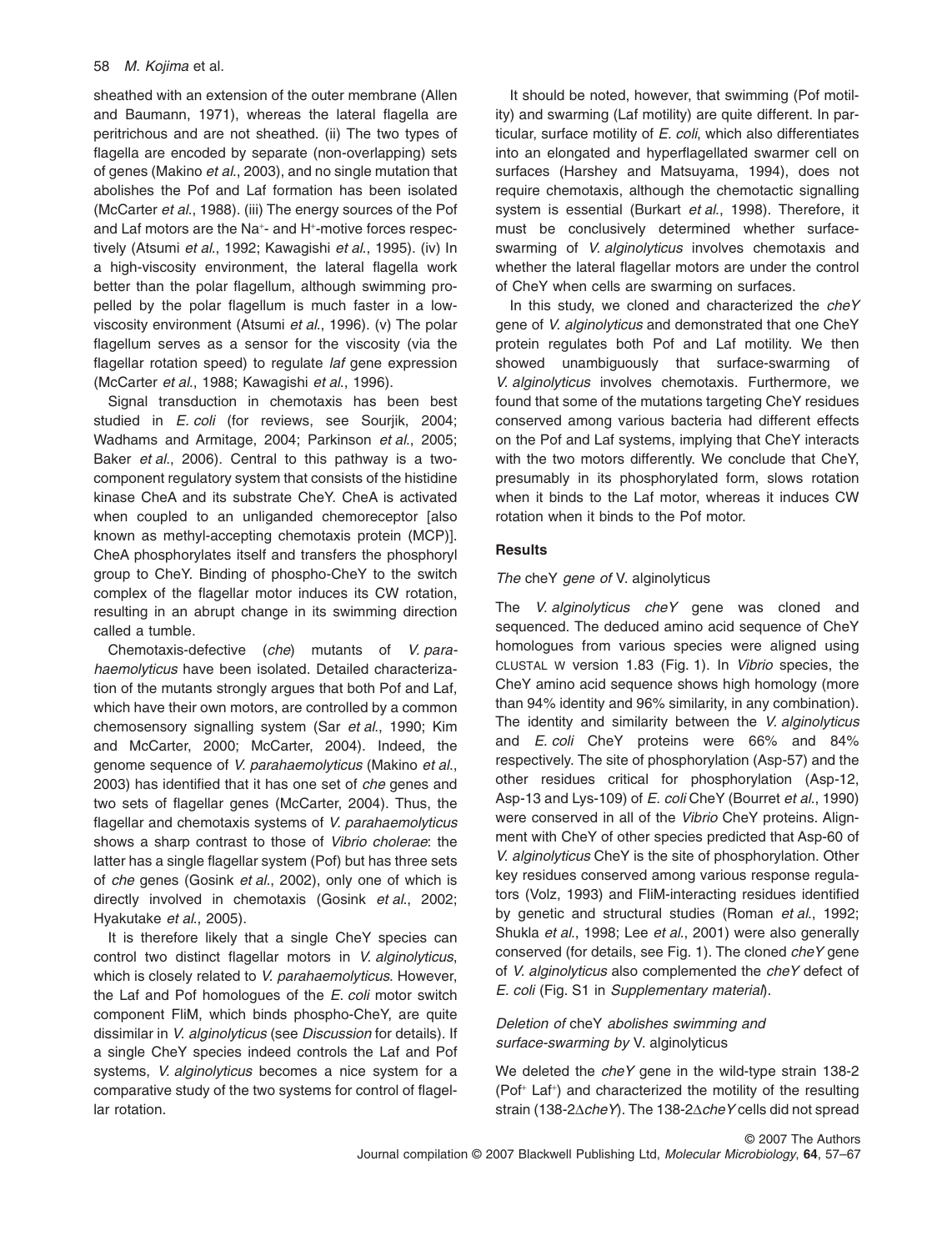| Control of dual flagellar motors |  |  |  | - 59 |
|----------------------------------|--|--|--|------|
|----------------------------------|--|--|--|------|

| VacheY<br>VpcheY<br>VccheY<br>EccheY | 1:<br>1:<br>1:             | MEAILNKNMKILIVDDFSTMRRIVKNLLRDLGFNNTOEADDGLTALPMLK<br>---- WNKNMKILIVDDFSTMRRIVKNLLRDLGFNNTOEADDGLTALPMLK<br>MEAILNKNMKILIVDDFSTMRRIVKNLLRDLGFNNTQEADDGLTALPMLK<br>---MADKELKFLVVDDFSTMRRIVRNLLXELGFNNVEEAEDGVDALXXLO |
|--------------------------------------|----------------------------|-----------------------------------------------------------------------------------------------------------------------------------------------------------------------------------------------------------------------|
| VacheY<br>VpcheY<br>VccheY<br>EccheY | 51:<br>47:<br>51:<br>48:   | KGDFDFVVTDWNMPGMOGIDLLKHIRADAELKHLPVLMITAEAKREOIIE<br>KGDFDFVVTDWNMPGMOGIDLLKHIRADAELKHLPVLMITAEAKREOIIE<br>KGDFDFVVTDWNMPGMOGIDLLKWIRADEELKHLPVLMITAEAKREOIIE<br>AG@Y@FVI@DWNMPMMDGL@LLKYIRAD@AW@ALPVLMVTAEAKEEMDIA  |
| VacheY<br>VpcheY<br>VccheY<br>EccheY | 101:<br>97:<br>101:<br>98: | AAQAGVNGYIVKPFTAATLKEKLDKIFERL--<br>:130<br>AAOAGVNGYIVKPFTAATLKEKLEKIFERL--<br>:126<br>AAOAGVNGYIVKPFTAATLKEKLDKIFERL--<br>:130<br>AAOAGASGYVVKPFTAATLEEKLWKIFEEL@M<br>:129                                          |

either in VPG-0.3% agar or on VPG-1.3% agar (Fig. 2), indicating that the loss of the *cheY* gene disrupts both Pof-based and Laf-based motility (hereafter, spreading on hard agar and in soft agar will be referred to as surfaceswarming and swimming respectively. Swimming in liquid will be referred to as free-swimming). As uncontrolled expression of CheY failed to complement the swarming defects of the D*cheY* strain, *cheY* or its FLAG-tagged derivative was cloned into pSU41 and the resulting plasmids were introduced into the  $\triangle$ *cheY* strain with a *lacI*containing plasmid pMMB206. Cells expressing CheY or CheY-FLAG spread both in VPG-0.3% agar and on VPG-1.3% agar in the presence of proper concentrations of IPTG (Fig. 2). These findings are consistent with the reported behaviour of *V. parahaemolyticus cheY* mutants (Sar *et al*., 1990; Kim and McCarter, 2000; McCarter, 2004) and directly demonstrate that a single CheY can regulate Pof and Laf.

# *Overexpression of CheY interferes with both Pof and Laf*

When CheY is overexpressed, *E. coli* or *V. cholerae* cells tumble or reorient incessantly (Hyakutake *et al*., 2005).



**Fig. 2.** Complementation of the defect of the *cheY*-knockout *V. alginolyticus* strain by the plasmid-borne *cheY* gene. Overnight cultures of 138-2 (Pof<sup>+</sup> Laf<sup>+</sup>) or 138-2 $\Delta$ *cheY* cells carrying pSU41, pVacheY or pVacheY-FLAG as well as pMMB206 were spotted onto VPG-0.3% agar (for spreading by swimming) and VPG-1.3% agar (for surface-swarming) supplemented with 2.5  $\mu$ g ml<sup>-1</sup> chloramphenicol, 100  $\mu$ g m $^{-1}$  kanamycin and 10  $\mu$ M IPTG. Plates were incubated at 30°C for 8 (0.3% agar) or 25 (1.3% agar) h.

**Fig. 1.** Sequence alignment of the CheY homologues of *Vibrio* species and *E. coli*. The deduced amino acid sequence of CheY homologues from various species were aligned using CLUSTAL W version 1.83. Residues different from those of *V. alginolyticus* CheY are shown in white. Particularly important residues that have been identified in CheY of *E. coli* are marked with symbols: '\*', the phosphorylation site; ' $\gamma$ ', other sites conserved among response regulators; '+', sites of interaction with FliM. The residues changed in this study are shaded.

We examined whether overexpression of CheY has similar effects in *V. alginolyticus*. Both swimming in VPG-0.3% agar and surface-swarming on VPG-1.3% agar of 138-2 (Pof<sup>+</sup> Laf<sup>+</sup>) cells were inhibited by overexpression of CheY from pVacheY in the absence of LacI (i.e. without pMMB206) (Fig. 3A).

We then directly observed Pof-only or Laf-only cells under a microscope. First, we observed free-swimming of 138-2 cells that were grown in liquid media and hence express the polar flagellum only. 138-2 cells harbouring the vector plasmid (pSU41) showed longer runs and shorter 'reverse' runs, with the reorientation frequency at around  $1.5 s^{-1}$  (Fig. 3B, top left), whereas 138-2 cells overexpressing CheY showed more frequent reorientation  $(-3.0 \text{ s}^{-1})$  (Fig. 3B, top right). Similar results were obtained for the Pof<sup>+</sup> Laf<sup>-</sup> mutant strain YM4 (data not shown).

We used the Pof<sup>-</sup> Laf<sup>+</sup> mutant strain YM19 as Laf-only cells, as lateral flagella are constitutively expressed in strains defective in the formation of polar flagella (McCarter *et al*., 1988; Kawagishi *et al*., 1996). YM19 cells harbouring the vector plasmid swam smoothly (Fig. 3B, bottom left). When CheY was overexpressed, the motile fraction became zero: no swimming or tumbling cell was observed (Fig. 3B, bottom right). This was not due to the lack of Laf, as immunoblotting to detect Laf flagellin revealed that Laf-only cells carrying pVacheY expressed the same level of Laf flagellin as do cells carrying the vector plasmid (data not shown). We also observed surface-swarming of Laf-only cells under a digital microscope and found that cells overexpressing CheY hardly move (data not shown). These results suggest that the modes of CheY control on the Laf and Pof motors are different.

# *Surface-swarming of* V. alginolyticus *requires chemotaxis*

Although the effects of CheY on surface-swarming and free-swimming Laf-only cells are similar, the actual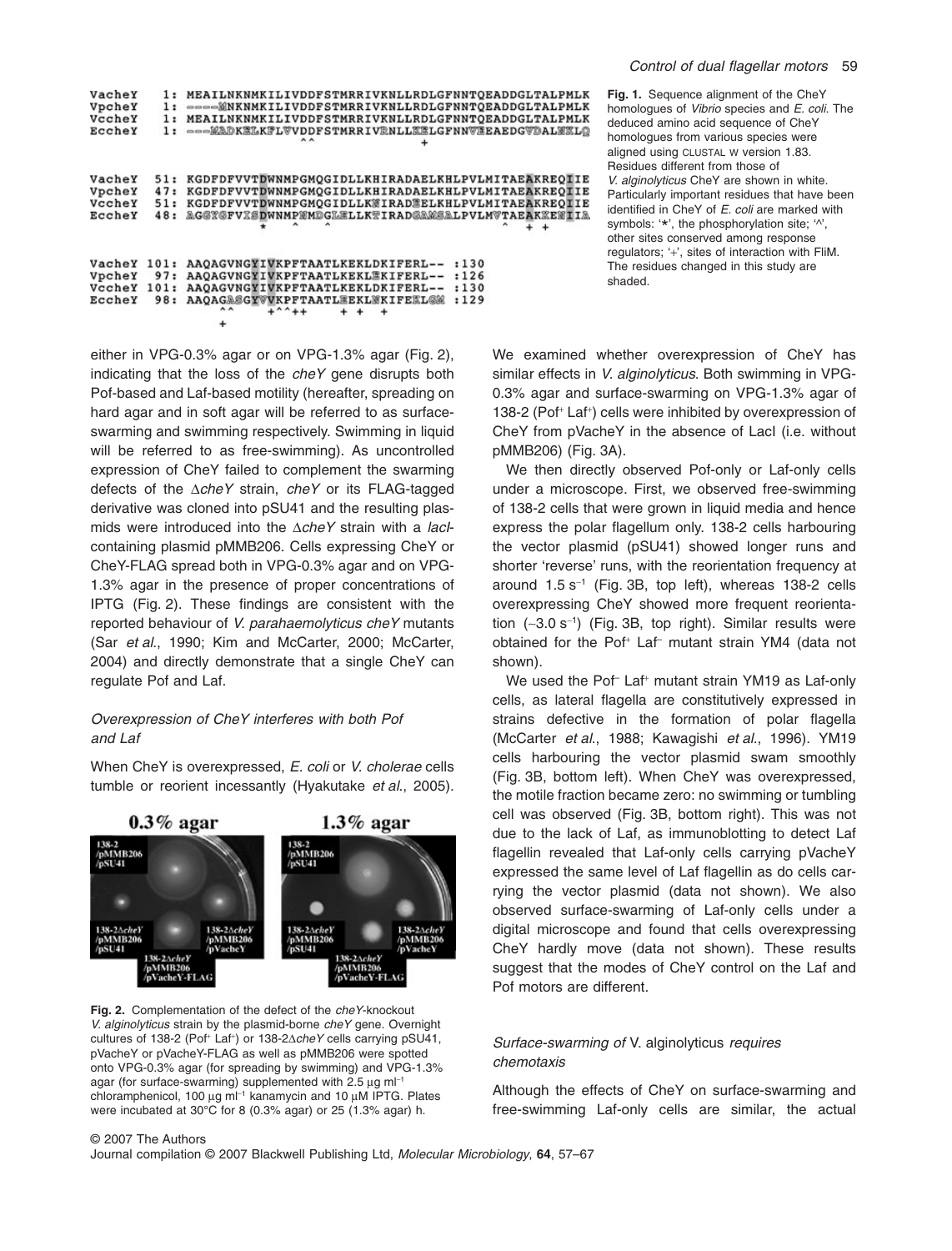

**Fig. 3.** Inhibition of Pof-based swimming and Laf-based surface-swarming by overexpression of *V. alginolyticus* CheY. A. Overnight cultures of 138-2 (Pof\* Laf\*) cells carrying the vector (+) or the CheY-encoding plasmid (+++) were spotted onto VPG-0.3% agar (for spreading by swimming) and VPG-1.3% agar (for surface-swarming). The agar was supplemented with 100 µg ml<sup>-1</sup> kanamycin. Plates were incubated at 30°C for 5 h (0.3% agar) or 15 h (1.3% agar).

B. Free-swimming behaviours in liquid medium of 138-2 and YM19 (Pof– Laf+) cells overexpressing CheY. Swimming of 138-2 or YM19 cells carrying the vector (+) or the CheY-overexpressing plasmid (+++) was observed under a dark-field microscope. Motility is represented by integrated traces of the recorded images for 3.3 s.

movements observed under a digital microscope are quite different. Capillary assays with *V. parahaemolyticus* and *V. alginolyticus* already revealed that Laf-only cells are chemotactic in liquid (Sar *et al*., 1990; Homma *et al*., 1996), but it has not been established whether they are also chemotactic on surfaces. We therefore examined the effects of saturating concentrations of the attractant L-serine on spreading on hard-agar surfaces as well as in soft agar (Fig. 4). Very high concentrations of serine should saturate the relevant chemoreceptor, thereby inhibiting chemotaxis. As shown in Fig. 4B, chemotactic rings in VPG-0.3% agar became smaller for YM4 (Pof<sup>+</sup> Laf<sup>-</sup>), YM19 (Pof<sup>-</sup> Laf<sup>+</sup>) and wild-type (Pof<sup>+</sup> Laf<sup>+</sup> ) strains with increasing concentrations (0–50 mM) of L-serine. The addition of 1 mM L-serine enhanced surface-swarming of the wild-type and Pof<sup>-</sup> Laf<sup>+</sup> strains on VPG-1.3% agar, but higher concentrations (10 mM or higher) inhibited swarming (Fig. 4C). These higher concentrations of serine did not affect cell growth (data not shown). In contrast, L-aspartate failed to inhibit or enhance either chemotactic-ring formation in 0.3% agar or surface-swarming on 1.3% agar (Fig. 4D and E). When serine and aspartate were spotted on the opposite sides of a streak of YM19 cells on VPG-1.3% agar, cells swarmed faster towards serine than towards aspartate (Fig. 4F). Similar results were obtained with synthetic medium agar. For the wild-type strain, the addition of 1 and 5 mM L-serine enhanced swimming and surface-swarming, respectively, but higher concentrations of serine inhibited them (Fig. 4G and H). These results indicate that Laf motility of *V. alginolyticus* can be modulated by external stimuli and that surface-swarming involves chemotaxis.

# *Substitution of Ala for Asp-60, affects both types of swarming*

We examined the role of the putative phosphorylation site, Asp-60, in the control of the Pof and Laf motors by making the D60A substitution. The D60A mutant *cheY* gene failed to complement both swimming and surface-swarming defects of the 138-2AcheY strain (Pof<sup>+</sup> Laf<sup>+</sup>) (data not shown). The mutant protein (CheY-D60A) was overproduced in 138-2 (Pof<sup>+</sup> Laf<sup>+</sup> ) cells carrying pMMB206 (carrying the *lacI* gene) and swimming in VPG-0.3% agar and swarming on VPG-1.3% agar of the resulting strains were examined (Fig. 5). In the presence of  $100 \mu M$  or more IPTG, cells expressing CheY-D60A swam and swarmed faster than cells expressing wild-type CheY, indicating that the mutant protein interferes less with both the Pof and Laf motors.

We also examined the role of CheZ, which facilitates dephosphorylation of phospho-CheY. A *cheZ*-defective mutant of 138-2 lost both Pof-based swimming and Lafbased surface-swarming (data not shown). This result suggests that phosphorylation at the same site of CheY is involved in the control of both types of flagellar motors.

# *Replacement of conserved CheY residues can have different effects on the Pof and Laf motors*

We introduced the following substitutions, which are predicted to affect the interaction with FliM, into the *cheY* gene: A93V, I98V, Y109L and V111M (Fig. 1). These correspond to the A90V, I95V, Y106L and V108M replacements in *E. coli* CheY. In *E. coli*, A90V and V108M decrease the affinity of CheY to CheA and FliM (Shukla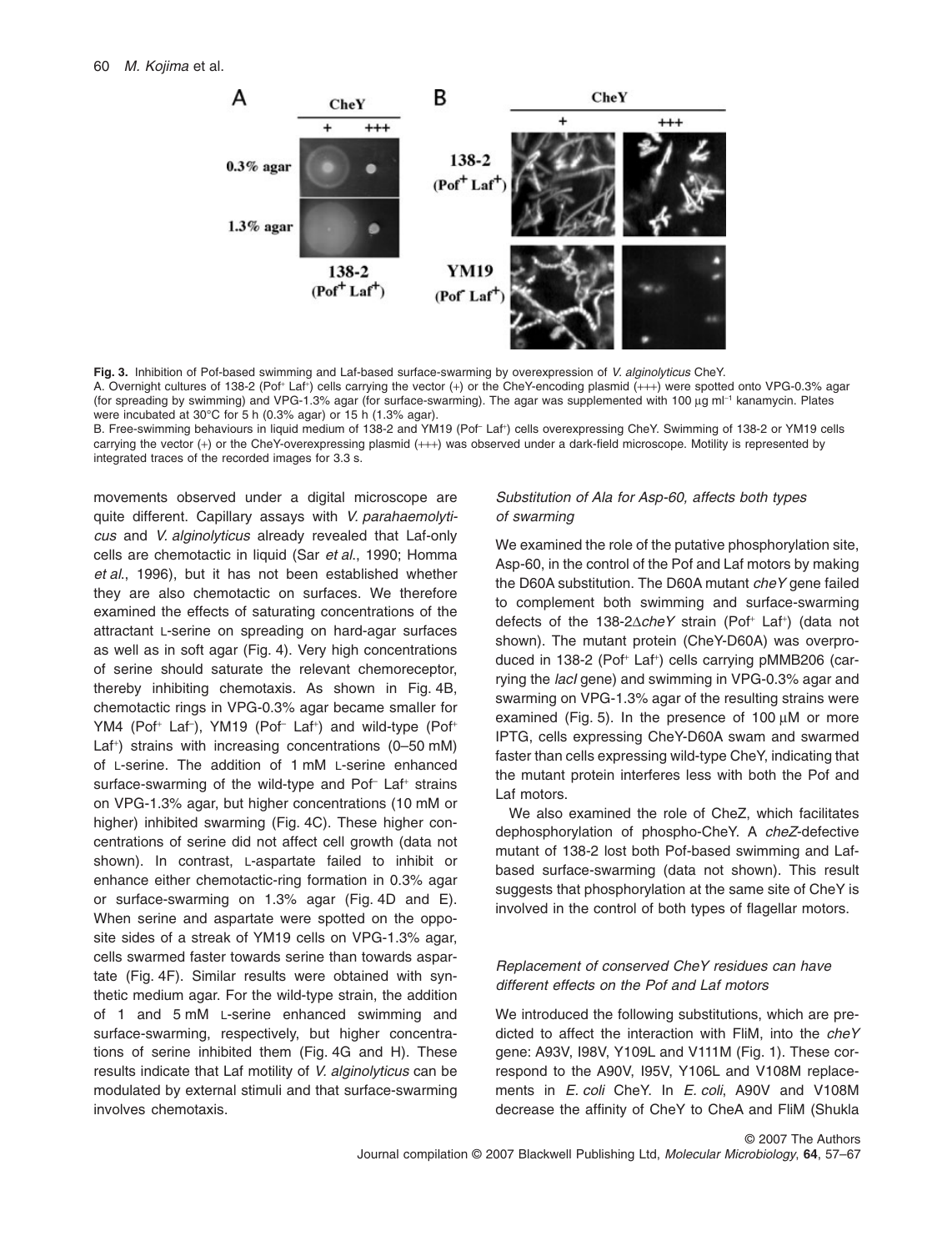

**Fig. 4.** Both chemotactic-ring formation in swim agar and surface-swarming require chemotaxis.

A–E. Effects of increasing concentrations of serine and aspartate (0, 1, 5, 10 and 50 mM, from left to right) on spreading by swimming (VPG-0.3% agar) (serine, B; aspartate, D) and surface-swarming (VPG-1.3% agar) (serine, C; aspartate, E) of *V. alginolyticus* strains 138-2 (Pof<sup>+</sup> Laf<sup>+</sup>), YM4 (Pof<sup>+</sup> Laf<sup>-</sup>) and YM19 (Pof<sup>-</sup>Laf<sup>+</sup>) (all arranged as shown in A). F. Surface-swarming of *V. alginolyticus* towards serine. An overnight swarm culture of YM19 cells was streaked on VPG-1.3% agar, and aliquots (10  $\mu$ l each) of 0.5 M serine and aspartate were spotted at the positions indicated by a star and a circle respectively. G and H. Effects of increasing concentrations of L-serine (0, 0.01, 0.1, 1, 5, 10 and 100 mM, from left to right) on spreading by swimming (synthetic medium-0.3% agar) (G) and surface-swarming (synthetic medium-1.3% agar) (H) of strain 138-2. Plates were incubated at 30°C for 5 (B and

D), 9 (C), 18 (E), 20 (F), 12 (G) or 36 (H) h.

*et al*., 1998), whereas I95V increases the affinity to the N-terminal residues of FliM (Schuster *et al*., 2000). These mutations therefore would cause CCW- and CW-biased motor rotation respectively. Y106L confers a null phenotype without affecting phosphorylation or binding to FliM (Zhu *et al*., 1996). We examined whether these mutant *cheY* genes could complement the swimming and swarming defects of 138-2 $\triangle$ *cheY* cells. Immunoblotting demonstrated that the expression levels of the mutant CheY proteins were essentially the same as that of wild-type CheY at any concentration of IPTG tested (Fig. 6A).

The colony diameters of 138-2 $\triangle$ *cheY* cells expressing wild-type or mutant CheY protein were measured in VPG-0.3% agar and on VPG-1.3% agar and plotted against the concentrations of IPTG (Fig. 6B). Cells expressing wildtype CheY swam and swarmed best when induced by 10  $\mu$ M and 25-50  $\mu$ M, respectively, IPTG. The V111M protein required higher concentrations of IPTG for both swimming and swarming than wild-type CheY, indicating



**Fig. 5.** Inhibition of chemotactic-ring formation in swim agar and surface-swarming by the overexpression of CheY or its mutant derivative CheY-D60A. Overnight cultures of 138-2 (Pof<sup>+</sup> Laf<sup>+</sup>) cells carrying the vector or the plasmid encoding CheY or CheY-D60A were spotted onto VPG-0.3% agar (for swimming) and VPG-1.3% agar (for surface-swarming) supplemented with 2.5  $\mu$ g ml<sup>-1</sup> chloramphenicol and 100  $\mu$ g ml<sup>-1</sup> kanamycin with 0–1000  $\mu$ M IPTG (as indicated). Plates were then incubated at 30°C for 5 h (0.3% agar) or 15 h (1.3% agar).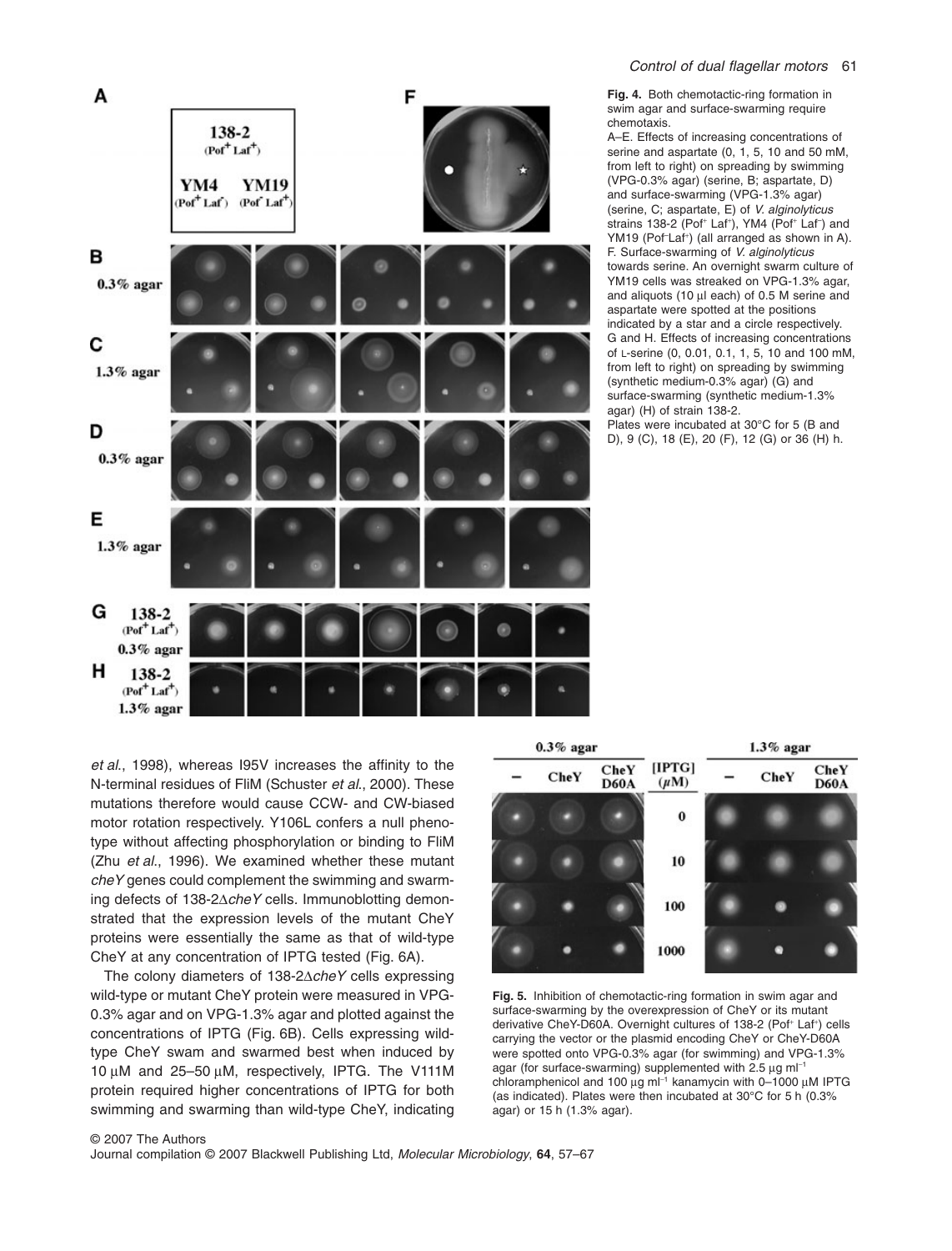

**Fig. 6.** Effects of mutant CheY proteins on swimming and surface-swarming. A. Expression levels of wild-type and mutant CheY proteins at various concentrations of IPTG. Whole-cell extracts of 138-2AcheY (Pof<sup>+</sup> Laf<sup>+</sup> ) cells carrying the LacI-encoding plasmid pMMB206 and the vector pSU41 (v) or the plasmid encoding wild type (WT) or each mutant CheY protein (93, A93V; 98, I98V; 109, Y109L; 111, V111M) were separated by SDS-PAGE (13% acrylamide gel) followed by immunoblotting with anti-FLAG antibody.

B. Swimming and surface-swarming of 138-2∆*cheY* cells expressing wild-type or mutant CheY proteins. Fresh overnight cultures of 138-2 $\triangle$ *cheY* cells carrying the LacI-encoding plasmid pMMB206 and the vector plasmid pSU41 or the plasmid encoding wild type or each mutant CheY protein were inoculated onto VPG-0.3% and 1.3% agar plates. Plates were incubated at 30°C for 7 (0.3% agar) or 24 (1.3% agar) h. Mean diameters of the chemotactic rings, run in triplicate for each strain, are plotted against the concentration of IPTG. The colour code is: blue, vector; magenta, wild-type; green, A93V; sky blue, I98V; orange, Y109L; and red, V111M.

that it has lower affinities for both Pof and Laf motors. Cells expressing the A93V protein showed a similar swimming pattern than those expressing the V111M protein. However, the IPTG concentration (25  $\mu$ M) required for maximal complementation of surface-swarming by the A93V protein was essentially the same as that required with wild-type CheY, although the swarm diameters were larger than with wild-type CheY. The Y109L protein conferred swimming and swarming phenotypes similar to, but stronger than, those associated with V111M; even higher concentrations of IPTG were required for optimal chemotactic ring formation in VPG-0.3% agar, and the rings were smaller. These complementation profiles are quite different from that shown by the corresponding Y106L CheY of *E. coli*, which has a null phenotype (Zhu *et al*., 1996)*.*

In contrast to the other three mutant proteins, the I98V protein required lower concentrations of IPTG to complement the swimming defect, and higher levels of expression inhibited formation of chemotactic rings, a profile consistent with the phenotype associated with the *E. coli* I95V protein. However, I98V CheY behaved just like wildtype CheY for surface-swarming. Thus, some substitutions at conserved CheY residues had different effects on the Pof and Laf motors, which suggests that CheY may interact with the two motors in different ways.

*The Laf motor rotates only CCW and may be slowed down by phospho-CheY*

We observed rotation of Laf motors by preparing tethered YM19 (Pof<sup>-</sup> Laf<sup>+</sup>) cells. Although good tethered cells were difficult to obtain, all of the stably rotating tethered YM19 cells rotated exclusively CCW, unlike tethered *E. coli* cells, which rotate in both CCW and CW directions (Fig. 7). The CCW rotation of the Laf motor is supposed to render Laf to form a bundle considering our preliminary microscopic observation based on the method by Shimada *et al*. (1975) that Laf forms a left-handed helical bundle in liquid (Y. Maekawa, I. Kawagishi and Y. Imae, unpublished). When CheY was overexpressed, no rotating tethered cells were observed. Thus, control of the Laf motor does not involve switching between rotational senses.

To examine the role of CheY in the control of the Laf motor, we deleted the *cheY* gene in the Laf-only mutant strain (YM19). YM19 $\triangle$ *cheY* cells showed a characteristic free-swimming pattern (Table 1): both the motile fraction and the mean swimming speed were higher than those of the parental strain, raising the possibility that CheY interferes with motility itself. 138-2 $\triangle$ *cheY* (Pof<sup>+</sup> Laf<sup>-</sup>) cells grown in liquid medium swam without apparent reorienta-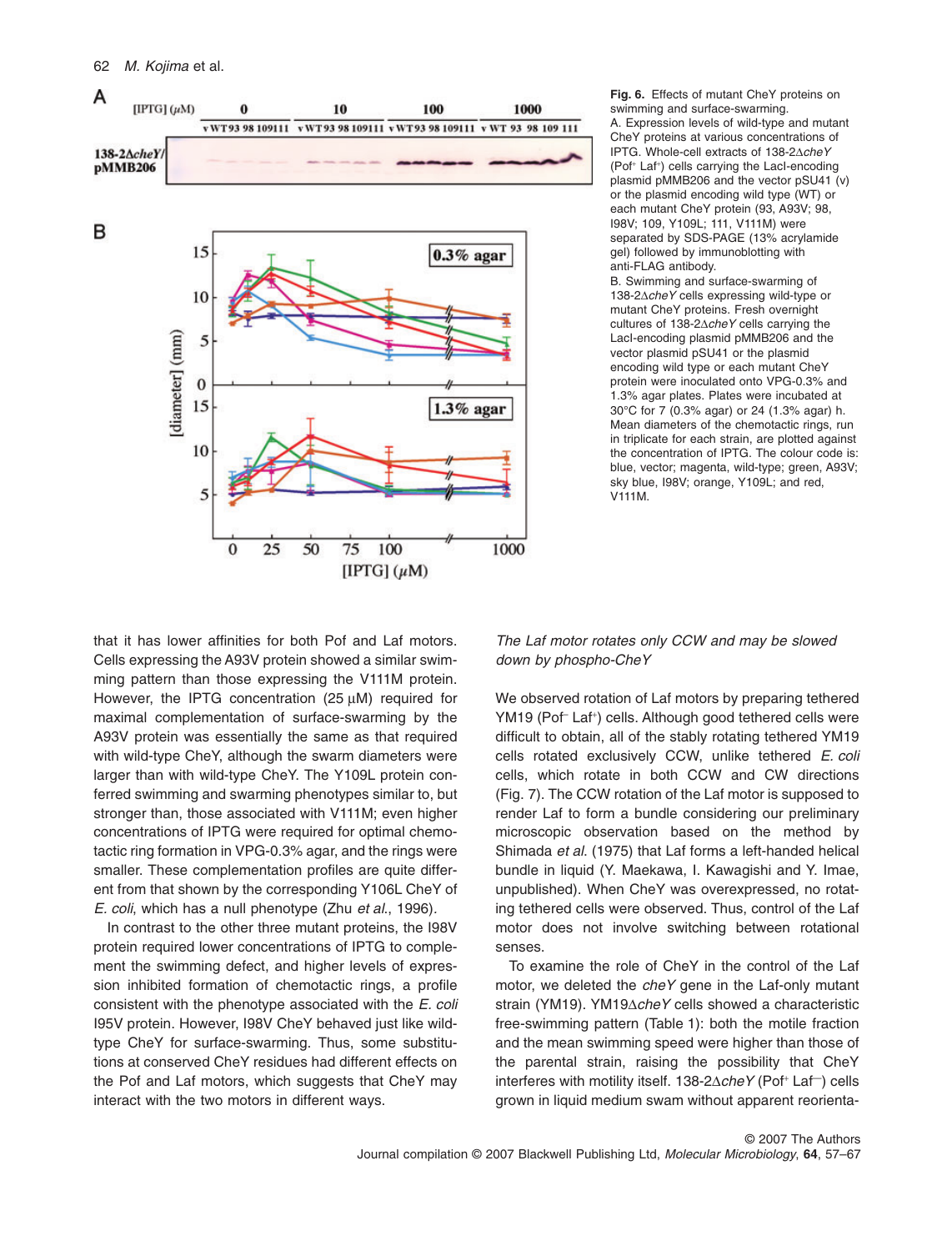

**Fig. 7.** Analysis of rotational direction of the Laf motor in tethered cells. Tethered cells were prepared as described in *Experimental procedures* and observed under a microscope. For each strain, 50 tethered cells were recorded for 15 s and then classified into one of three categories: (i) rotating exclusively CW (open bar), (ii) rotating exclusively CCW (hatched bar) and (iii) alternating CW and CCW rotation (filled bar)., *Va*, *Vibrio alginolyticus*; *Ec*, *Escherichia coli*.

tion but their swimming speed is similar to those of 138-2 cells (data not shown). Rotation of tethered YM19 and YM19 $\triangle$ *cheY* cells was recorded, and the video images were analysed by using the software Image J ([http://rsb.](http://rsb.info.nih.gov/ij) [info.nih.gov/ij/\).](http://rsb.info.nih.gov/ij) Rotation angles of a tethered cell were integrated with CCW and CW directions as positive and negative values, respectively, and plotted against frame numbers. As a control, we analysed *E. coli* RP437 cells (Che<sup>+</sup> ). The time-course of the integrated rotation angle of a tethered RP437 cell gave a zigzag line (not shown). So did that of tethered V. alginolyticus YM4 (Pof<sup>+</sup> Laf<sup>-</sup>) cells, although we found very few tethered cells for this strain (not shown). The rotational speeds of RP437 and YM4 cells showed both positive and negative values (Fig. 8A and B), clearly demonstrating that the *V. alginolyticus* Pof motor, like the *E. coli* flagellar motor, alternates between CCW and CW rotation. In general, cells tethered with polar flagella are not suited for detailed analyses, but tethered Pof-only  $\triangle$ *cheY* cells were found to rotate exclusively CCW (data not shown) as shown in optical nanometric measurements of the Pof rotation of polar-only Che– cells (Sowa *et al*., 2003). Together with the fact that

**Table 1.** Motile fractions and mean swimming speeds of YM19 and YM19∆cheY cells.

| Strain      | Motile fraction<br>(% ) | Mean swimming<br>speed $(\mu m s^{-1})$ |  |
|-------------|-------------------------|-----------------------------------------|--|
| <b>YM19</b> | 34.7                    | $15.2 \pm 4.1$                          |  |
| YM19AcheY   | 75.0                    | $23.1 \pm 6.3$                          |  |

Swimming speed was measured as described previously ( Nishiyama *et al*., 1997).

overproduction of the wild-type CheY protein, but not that of the D60A mutant protein, increases the reorientation frequency of 138-2 cells grown in liquid medium (Fig. S2 in *Supplementary material*), these observations suggest that phospho-CheY induces CW rotation of the Pof motor.



**Fig. 8.** Detailed analyses of tethered cells. Video images of tethered cells were analysed by Image J software. Rotational speeds of tethered RP437 (A), YM4 (Pof<sup>+</sup> Laf) (B) and YM19 (Pof<sup>Laf+</sup>) (C) cells are plotted against video frames (30 frames = 1 s). For each strain, data of a representative cell are shown. For strains YM19 (open symbols) and YM19AcheY (closed symbols), integrated rotational angles of three representative cells (each labelled with different symbols) of each strain were fitted with a straight line, and deviations from the fitted lines are plotted in (D). Arrowheads indicate slow episodes.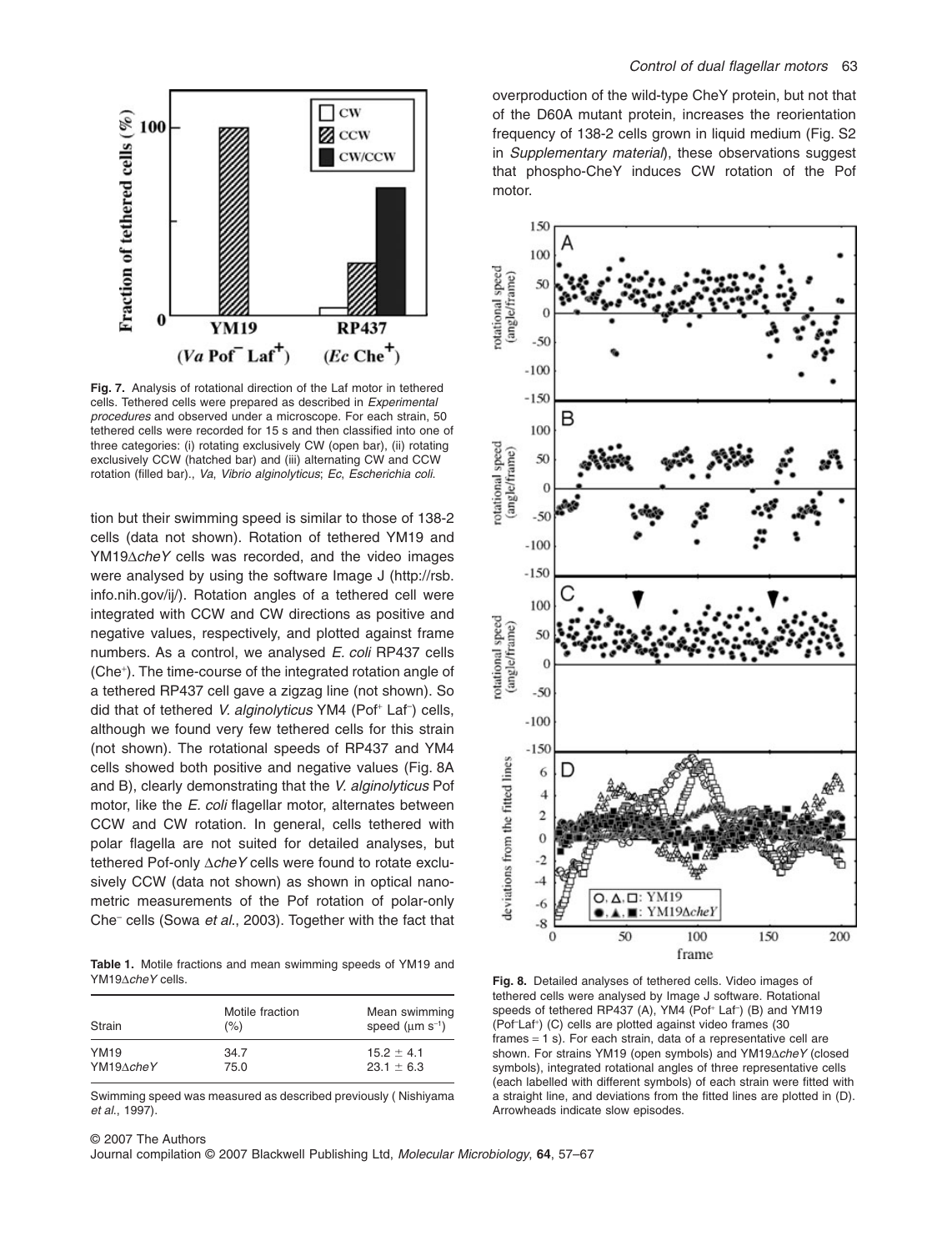#### 64 *M. Kojima* et al.

In contrast, the integrated rotation angles of tethered YM19 (Pof<sup>–</sup> Laf<sup>+</sup>) cells increased monotonously over time, with some intervals of more gentle slopes (not shown). This feature is more apparent when rotational speeds are plotted (Fig. 8C, indicated by arrow heads). For YM19 $\triangle$ *cheY* cells, however, no obviously slower intervals were seen. When integrated rotational angles of three representative cells of YM19 and YM19 $\triangle$ *cheY* were fitted with straight lines and deviations from the fitted lines were plotted (Fig. 8D), YM19 $\triangle$ *cheY* cells clearly had much smaller speed fluctuations than YM19 cells. These results strongly suggest that the function of CheY relative to Laf is to slow down unidirectional CCW rotation of the motor.

## **Discussion**

*Vibrio alginolyticus* possesses two distinct flagellar systems: the polar flagellum (Pof), which is well suited for swimming in sea water, and the lateral flagella (Laf), which enable swarming over biotic and non-biotic surfaces (Blake *et al*., 1980; McCarter and Silverman, 1990). The results presented here show that not only Pof-based and Laf-based swimming but also Laf-based surfaceswarming involve chemotaxis. A single CheY protein controls both the Pof and Laf motors. The behaviour of cells in which the putative phosphorylation site of CheY, Asp-60, is replaced with Ala suggests that phosphorylation of CheY is involved in the control of both of the motor systems.

The I98V and Y109L substitutions in *V. alginolyticus* CheY had differential effects on the Pof and Laf motors, suggesting that the motor interaction surfaces of CheY and/or the conformational changes of CheY required for switching are different between the Pof and Laf motors. Tethered cell analyses revealed that phospho-CheY affects the Pof and Laf motors differently. The Pof motor undergoes switching between the CCW and CW rotation, whereas the Laf motor slows down in response to phospho-CheY. Although each of these responses is known from different species, this is the first report that a single CheY species can exert both types of control in the same organism.

The genome sequences of *V. alginolyticus* and *V. parahaemolyticus*, which is closely related to *V. alginolyticus*, contain an additional gene annotated as *cheY*, but its product seems unlikely to control flagellar motility, as: (i) the gene maps outside of the *che* gene cluster and is presumably co-transcribed with a neighbouring gene encoding a non-CheA histidine kinase, and (ii) the overexpression of the orthologue in the related species *V. cholerae* does not affect flagellar rotation (Hyakutake *et al*., 2005). *V. cholerae* and other unrelated bacteria, including *R. sphaeroides* and *S. meliloti*, have multiple sets of *che* genes with a single flagellar system

(Ferrandez *et al*., 2002). *V. cholerae* has four *cheY* homologues, including the putative *cheY* described above, but only one of them (*cheY3*) directly controls flagellar rotation (Hyakutake *et al*., 2005). In *R. sphaeroides*, multiple *che* genes are thought to cross-talk with each other, but only one *cheY* gene directly regulates the stop-and-go control of the flagellar motor (Porter and Armitage, 2002; 2004; Porter *et al*., 2002). *S. meliloti* has a single CheA protein and two CheY proteins. Only one of them directly controls the flagellar motor (slow-and-fast type). The other serves as a phosphate sink (Sourjik and Schmitt, 1996; 1998; Schmitt, 2002).

In *E. coli*, phospho-CheY binds to the FliM protein, a component of the cytoplasmic ring (C-ring) of the flagellar motor (Welch *et al*., 1993). The N-terminal residues of FliM constitute a CheY-docking site (Bren and Eisenbach, 1998; Lee *et al*., 2001). In *V. alginolyticus*, mutagenic analyses of *cheY* were consistent with the notion that phosphorylation at the same site of CheY is involved in the control of both types of flagellar motors. Furthermore, the substitution I98V affected only the Pof motor but not the Laf motor. The corresponding substitution, I95V, in *E. coli*, decreases binding to FliM and interferes with chemotaxis of swimming cells but does not affect surfaceswarming (Mariconda *et al*., 2006). We aligned the deduced amino acid sequences of the *fliM* genes for Pof and Laf that have been identified in the genome sequence of *V. parahaemolyticus* (Makino *et al*., 2003; McCarter, 2004) and *V. alginolyticus* with those of the *fliM* from other bacterial species (not shown). The polar flagellar FliM (Pof FliM) protein has a well-conserved N-terminal CheYdocking site. In *Rhodospirillum centenum*, which also has two flagellar systems (Ragatz *et al*., 1995), both the Pof and Laf FliM proteins have putative CheY-docking sites (McClain *et al*., 2002). In contrast, the Laf FliMs of *V. parahaemolyticus* and *V. alginolyticus* lack this sequence, and the rest of the proteins show a relatively low similarity to that of their Pof counterparts (not shown). It is therefore likely that the CheY-binding site on the Laf motor of marine *Vibrio* differs from that on the Pof motor: it could reside in a different part of FliM, or other proteins might be involved in CheY binding.

When placed on a surface, a rod-shaped marine *Vibrio* swimmer cell with a single polar flagellum undergoes a substantial morphological change to become a highly elongated cell with numerous (> 100) lateral flagella. The polar flagellum, however, is retained. How can CheY cope with such a large increase in number of its targets (i.e. the flagellar motors)? The swimmer-to-swarmer differentiation might be accompanied with an increased intracellular level of CheY. Alternatively, CheY might have a higher affinity for the Laf motor, or control of the Laf motor might require binding of fewer CheY molecules. In any case, identification of the CheY-binding sites is a next obvious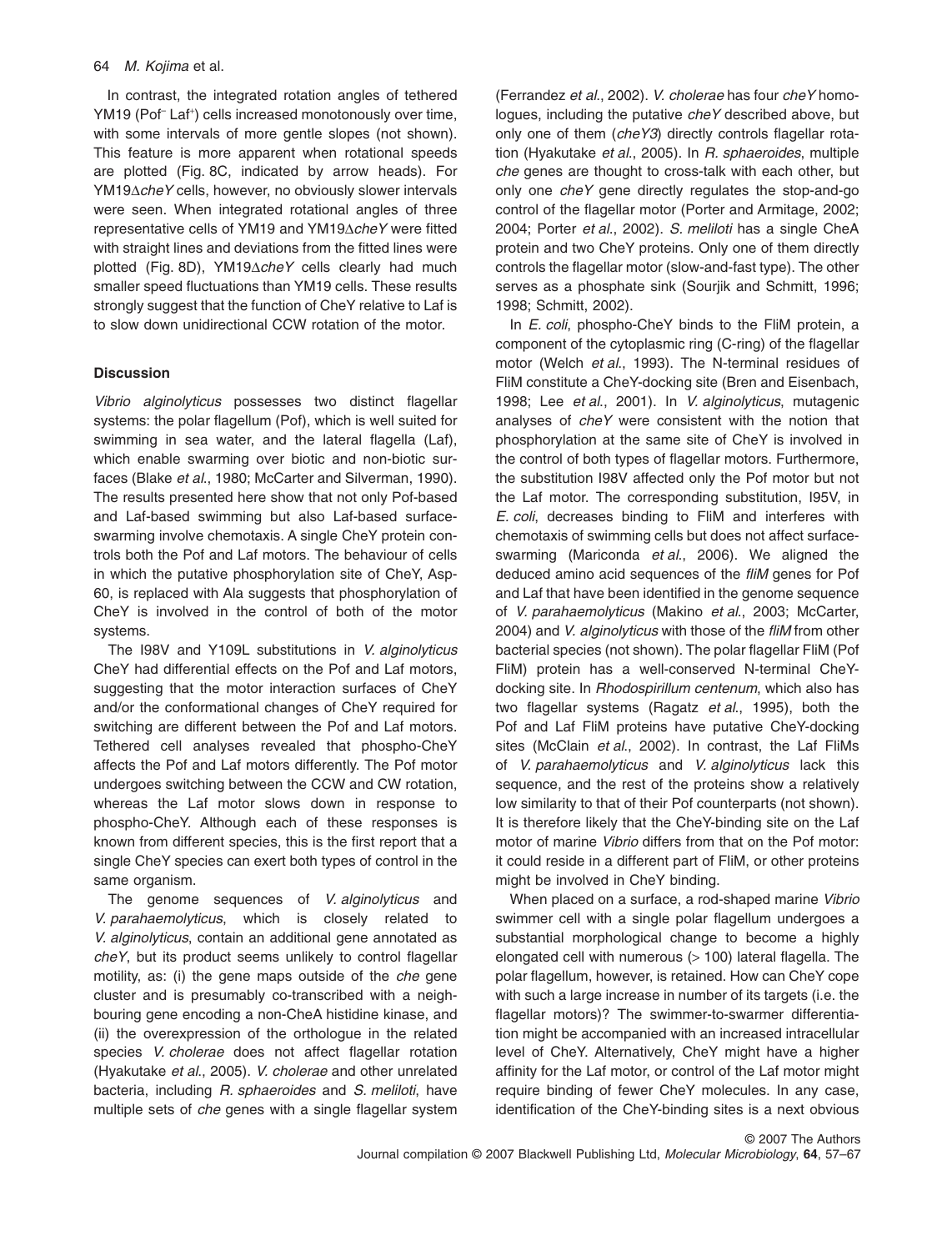step towards understanding control of the unidirectional Laf motor and the bidirectional Pof motor.

## **Experimental procedures**

#### *Bacterial strains, plasmids, growth conditions and media*

Bacterial strains and plasmids used in this study are listed in Table S1 in *Supplementary material*. *V. alginolyticus* strains used are a polar flagellum-defective mutant, YM19 (Pof– Laf<sup>+</sup>), a lateral flagellum-defective mutant, YM4 (Pof<sup>+</sup> Laf<sup>-</sup>), and their parental strain 138-2 (Pof<sup>+</sup> Laf<sup>+</sup>). A 138-2-derivative strain, 138-2 $\triangle$ *cheY*, in which the *cheY* gene is deleted, was constructed as described below. All of the *E. coli* strains are derivatives of K12. Strain RP437 is wild type for chemotaxis (Parkinson and Houts, 1982). Strain RP4979 (J.S. Parkinson, pers. comm.) is a  $\triangle$ *cheY* mutant.

*Vibrio alginolyticus* cells were cultured at 30°C in VC medium (0.5% polypeptone, 0.5% yeast extract, 0.4% K2HPO4, 3% NaCl, 0.2% glucose), VPG medium [1% polypeptone, 0.4% K2HPO4, 3% NaCl, 0.5% (w/v) glycerol] or synthetic medium [0.3 M NaCl, 10 mM KCl, 2 mM  $K_2HPO_4$ , 0.01 mM FeSO<sub>4</sub>, 15 mM (NH<sub>4</sub>)<sub>2</sub>SO<sub>4</sub>, 5 mM MgSO<sub>4</sub>, 1% glycerol, 50 mM Tris-HCl (pH 7.5)]. *E. coli* cells were cultured at 37°C in LB or TG [1% tryptone, 0.5% NaCl, 0.5% (w/v) glycerol] medium. When necessary, chloramphenicol and kanamycin were added to final concentrations of 2.5 and 100  $\mu$ g m<sup>-1</sup> for *Vibrio*, or 25 and 25  $\mu$ g m<sup>-1</sup> for *E. coli* respectively.

#### *Cloning and mutagenesis of the* cheY *gene*

Primers used for cloning the *cheY* gene of *V. alginolyticus* are listed in Table S2 in *Supplementary material*. The *cheY* gene was amplified by PCR using chromosomal DNA of strain 138-2 as the template, cloned into the vector plasmid pCR2.1 (Invitrogen). The resulting plasmid was named pCR2.1- VacheY. The 1.1 kb EcoRI fragment of pCR2.1-Va*cheY* was subcloned into the multicloning site of the vector plasmid pSU41 to yield pVacheY. A KpnI site was introduced at the 3′ end of the coding region. The resulting DNA fragment was digested with EcoRI and KpnI and cloned into the vector plasmid pFLAG-CTC (Sigma) to yield pFLAG-CTC-VacheY, so that the FLAG tag is fused to the C-terminus of the CheY protein. Plasmid pVacheY-FLAG was constructed by cloning the 0.6 kb HindIII–SacI fragment of the PCR product into the multicloning site of pSU41. Mutant *cheY* genes were constructed by a two-step PCR method with the primers listed in Table S2 essentially as described previously (Umemura *et al*., 1998).

#### *Nucleotide sequencing*

The nucleotide sequence of the cloned gene was determined by the dideoxy-chain termination method, using BigDye Terminator v3.1 Cycle Sequencing Kit (Applied Biosystems). The sequence of the *cheY* gene of *V. alginolyticus* has been deposited to the DDBJ database (Accession No. AB246040).

# *Deletion of the* cheY *gene*

An in-frame deletion in the *cheY* gene was constructed by overlap-extension PCR (Ho *et al*., 1989; Urban *et al*., 1997). The 1.4 kb SphI–SacI fragment with the in-frame deletion in *cheY* was constructed as described in the note of Table S2 and subcloned into the suicide vector pKY704 (Xu *et al*., 1994). The resulting suicide plasmid (pKY704- $\Delta$ VacheY) was first introduced into the *E. coli* train SM10 $\lambda$ *pir* (Miller and Mekalanos, 1988) which expresses  $\pi$  protein to support replication of the plasmid, and then transferred by conjugation into *V. alginolyticus* strains. The suicide plasmid is expected to integrate into chromosome by homologous recombination at chromosomal sequences flanking *cheY*. Chlorampenicolresistant (Cm<sup>r</sup>) transconjugants were inoculated on VPG-0.3% agar to screen for chemotaxis-defective mutants. Two Che<sup>-</sup> clones were found among 100 Cm<sup>r</sup> transconjugants. Next, these Cm<sup>r</sup> Che<sup>-</sup> cells were cultured in liquid broth without antibiotics, and single colonies were isolated on chloramphenicol-free VC-3.0% agar. From 2000 colonies, we found one Cm<sup>s</sup> Che<sup>-</sup> clone. We confirmed the deletion by examining the sizes of PCR-amplified fragments and the complementation of the strain with pVacheY. This mutant strain was named 138-2 $\triangle$ *cheY*.

# *Analyses of amino acid sequences*

Amino acid sequences were aligned using the software of CLUSTAL W version 1.83. Sequence homology and similarity were calculated using the BLAST 2 sequence program (Tatusova and Madden, 1999).

# *Swim and swarm agar assays*

VPG-0.3% and 1.3% agar were used for *V. alginolyticus* swim and swarm assays respectively. TG-0.3% agar was used for *E. coli* swim assays. When necessary, chloramphenicol, kanamycin, 10–500 µM IPTG, and/or 1–500 mM serine or aspartate ( $pH$  7.0) were added. An aliquot (1  $\mu$ I) of overnight culture was spotted onto a plate, which was then incubated at 30°C for 5–20 h.

# *Observation of swimming behaviour*

Free-swimming cells were observed essentially as described previously (Homma *et al*., 1996; Nishiyama *et al*., 1997). *V. alginolyticus* cells were resuspended in VPG medium, and cells were observed under a dark-field microscope and recorded on videotape. Swimming speed was measured as described previously (Nishiyama *et al*., 1997).

# *Observation of tethered cells*

Tethered *E. coli* and *V. alginolyticus* cells (grown at 30°C) were prepared according to the protocol of Silverman and Simon (1974), with minor modifications, and were observed under a dark-field microscope at room temperature and recorded on videotape.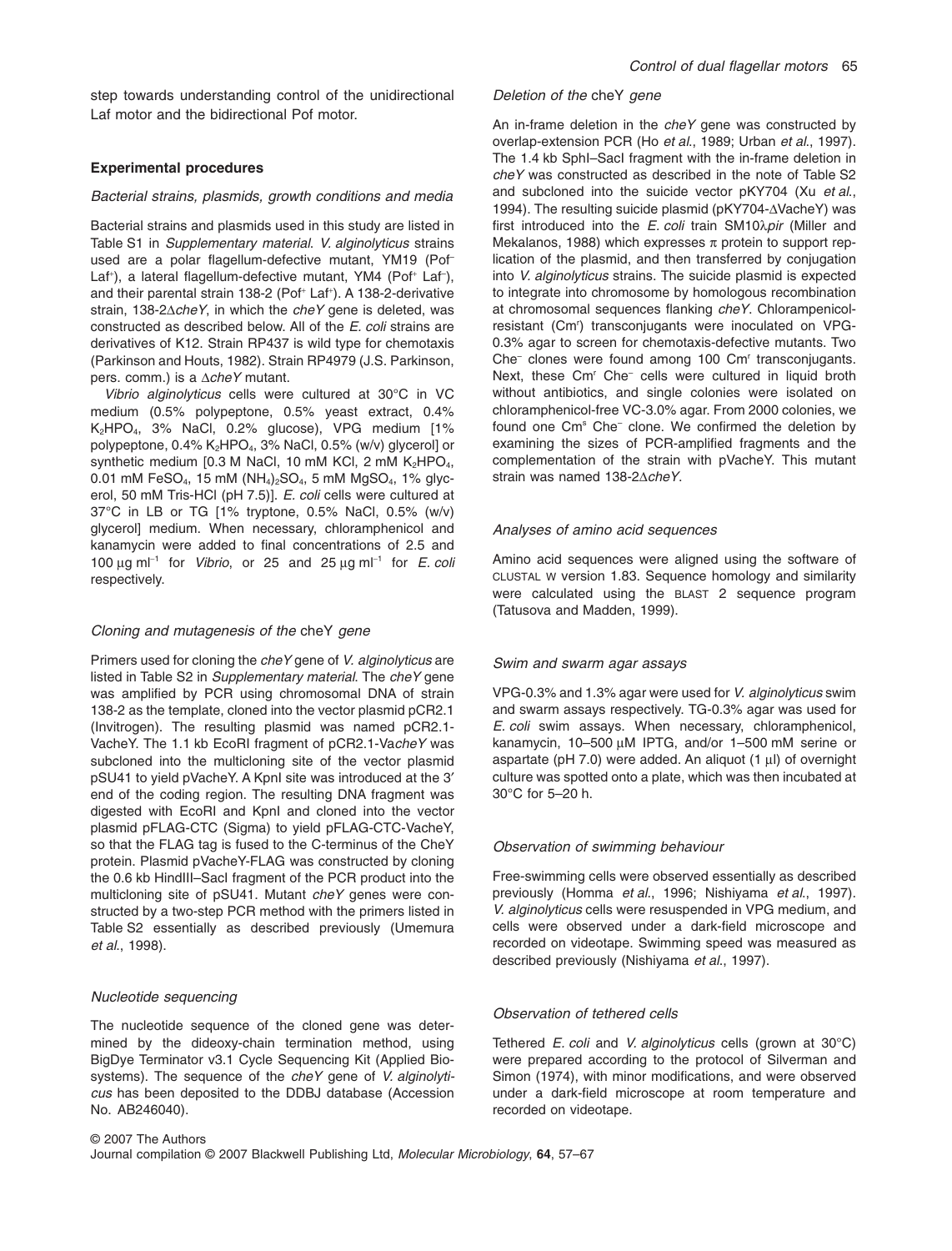## 66 *M. Kojima* et al.

## *Immunoblotting*

Immunoblotting was carried out essentially as described previously (Okumura *et al*., 1998). An overnight culture of *V. alginolyticus* in VC medium was diluted 1:30 into fresh VPG medium supplemented, if necessary, with IPTG. Cells were grown with vigorous shaking, harvested at midlogarithmic phase and washed with Vibrio buffer [25 mM Tris-HCl (pH 8.0), 300 mM NaCl, 10 mM  $MqCl<sub>2</sub>$ ]. The samples were subjected to SDS-PAGE (13% polyacrylamide) followed by immunoblotting with anti-FLAG M2 antibody (Sigma).

# **Acknowledgements**

We thank Drs Yoshiyuki Sowa (Oxford University) and Seiji Kojima (Nagoya University) for discussion and encouragement and Dr Michael Manson (Texas A&M University) for critically reading the manuscript. This work was supported in part by grants-in-aid for scientific research from the Japan Society for the Promotion of Science (to T.Y., M.H. and I.K.).

# **References**

- Allen, R.D., and Baumann, P. (1971) Structure and arrangement of flagella in species of the genus *Beneckea* and *Photobacterium fischeri*. *J Bacteriol* **107:** 295–302.
- Armitage, J.P., and Macnab, R.M. (1987) Unidirectional intermittent rotation of the flagellum of *Rhodobacter sphaeroides*. *J Bacteriol* **169:** 514–518.
- Atsumi, T., McCarter, L., and Imae, Y. (1992) Polar and lateral flagellar motors of marine *Vibrio* are driven by different ion-motive forces. *Nature* **355:** 182–184.
- Atsumi, T., Maekawa, Y., Yamada, T., Kawagishi, I., Imae, Y., and Homma, M. (1996) Effect of viscosity on swimming by the lateral and polar flagella of *Vibrio alginolyticus*. *J Bacteriol* **178:** 5024–5026.
- Baker, M.D., Wolanin, P.M., and Stock, J.B. (2006) Signal transduction in bacterial chemotaxis. *Bioessays* **28:** 9–22.
- Blake, P.A., Weaver, R.E., and Hollism, D.G. (1980) Diseases of humans (other than cholera) caused by *Vibrios*. *Annu Rev Microbiol* **34:** 341–367.
- Bourret, R.B., Hess, J.F., and Simon, M.I. (1990) Conserved aspartate residues and phosphorylation in signal transduction by the chemotaxis protein CheY. *Proc Natl Acad Sci USA* **87:** 41–45.
- Bren, A., and Eisenbach, M. (1998) The N terminus of the flagellar switch protein, FliM is the binding domain of the chemotactic response regulator, CheY. *J Mol Biol* **278:** 507–514.
- Burkart, M., Toguchi, A., and Harshey, R.M. (1998) The chemotaxis system, but not chemotaxis, is essential for swarming motility in *Escherichia coli*. *Proc Natl Acad Sci USA* **95:** 2568–2573.
- Ferrandez, A.C., Hawkins, A.C., Summerfield, D.T., and Harwood, C.S. (2002) Cluster II *che* genes from *Pseudomonas aeruginosa* are required for an optimal chemotactic response. *J Bacteriol* **184:** 4373–4383.
- Gosink, K.K., Kobayashi, R., Kawagishi, I., and Häse, C.C. (2002) Analyses of the roles of the three *cheA* homologs in chemotaxis of *Vibrio cholera*e. *J Bacteriol* **184:** 1767– 1771.
- Götz, R., Limmer, N., Ober, K., and Schmitt, R. (1982) Motility and chemotaxis in two strains of *Rhizobium* with complex flagella. *J Gen Microbiol* **128:** 789–798.
- Harshey, R.M., and Matsuyama, T. (1994) Dimorphic transition in *Escherichia coli* and *Salmonella typhimurium*: surface-induced differentiation into hyperflagellate swarmer cells. *Proc Natl Acad Sci USA* **91:** 8631–8635.
- Ho, S.N., Hunt, H.D., Horton, R.M., Pullen, J.K., and Pease, L.R. (1989) Site-directed mutagenesis by overlap extension using the polymerase chain reaction. *Gene* **15:** 51–59.
- Homma, M., Oota, H., Kojima, S., Kawagishi, I., and Imae, Y. (1996) Chemotactic responses to an attractant and a repellent by the polar and lateral flagellar systems of *Vibrio alginolyticus*. *Microbiology* **142:** 2777–2783.
- Hyakutake, A., Homma, M., Austin, M.J., Boin, M.A., Häse, C.C., and Kawagishi, I. (2005) Only one out of the five CheY homologs of *Vibrio cholerae* directly switches flagellar rotation. *J Bacteriol* **187:** 8403–8410.
- Kawagishi, I., Maekawa, Y., Atsumi, T., Homma, M., and Imae, Y. (1995) Isolation of the polar and lateral flagellumdefective mutants in *Vibrio alginolyticus* and identification of their flagellar driving energy sources. *J Bacteriol* **177:** 5158–5160.
- Kawagishi, I., Imagawa, M., Imae, Y., McCarter, L.L., and Homma, M. (1996) The sodium-driven polar flagellar motor of marine *Vibrio* as the mechanosensor that regulates lateral flagellar expression. *Mol Microbiol* **20:** 693–699.
- Kim, Y.K., and McCarter, L.L. (2000) Analysis of the polar flagellar gene system of *Vibrio parahaemolyticus*. *J Bacteriol* **182:** 3693–3704.
- Kojima, S., and Blair, D.F. (2004) The bacterial flagellar motor: structure and function of a complex molecular machine. *Int Rev Cytol* **233:** 93–134.
- Larsen, S.H., Reader, R.W., Kort, E.N., Tso, W.W., and Adler, J. (1974) Change in direction of flagellar rotation is the basis of the chemotactic response in *Escherichia coli*. *Nature* **249:** 74–77.
- Lee, S.Y., Cho, H.S., Pelton, J.G., Yan, D., Henderson, R.K., King, D.S., *et al.* (2001) Crystal structure of an activated response regulator bound to its target. *Nat Struct Biol* **8:** 52–56.
- McCarter, L.L. (2004) Dual flagellar systems enable motility under different circumstances. *J Mol Microbiol Biotechnol* **7:** 18–29.
- McCarter, L., and Silverman, M. (1990) Surface-induced swarmer cell differentiation of *Vibrio parahaemolyticus*. *Mol Microbiol* **4:** 1057–1062.
- McCarter, L., Hilmen, M., and Silverman, M. (1988) Flagellar dynamometer controls swarmer cell differentiation of *V. parahaemolyticus*. *Cell* **54:** 345–351.
- McClain, J., Rollo, D.R., Rushing, B.G., and Bauer, C.E. (2002) *Rhodospirillum centenum* utilizes separate motor and switch components to control lateral and polar flagellum rotation. *J Bacteriol* **184:** 2429–2438.
- Macnab, R. (1996) Flagela and motility. In *Escherichia coli and Salmonella.* Neidhardt, F.C. (chief-ed.). Washington, DC: American Society for Microbiology, pp. 123–145.

© 2007 The Authors